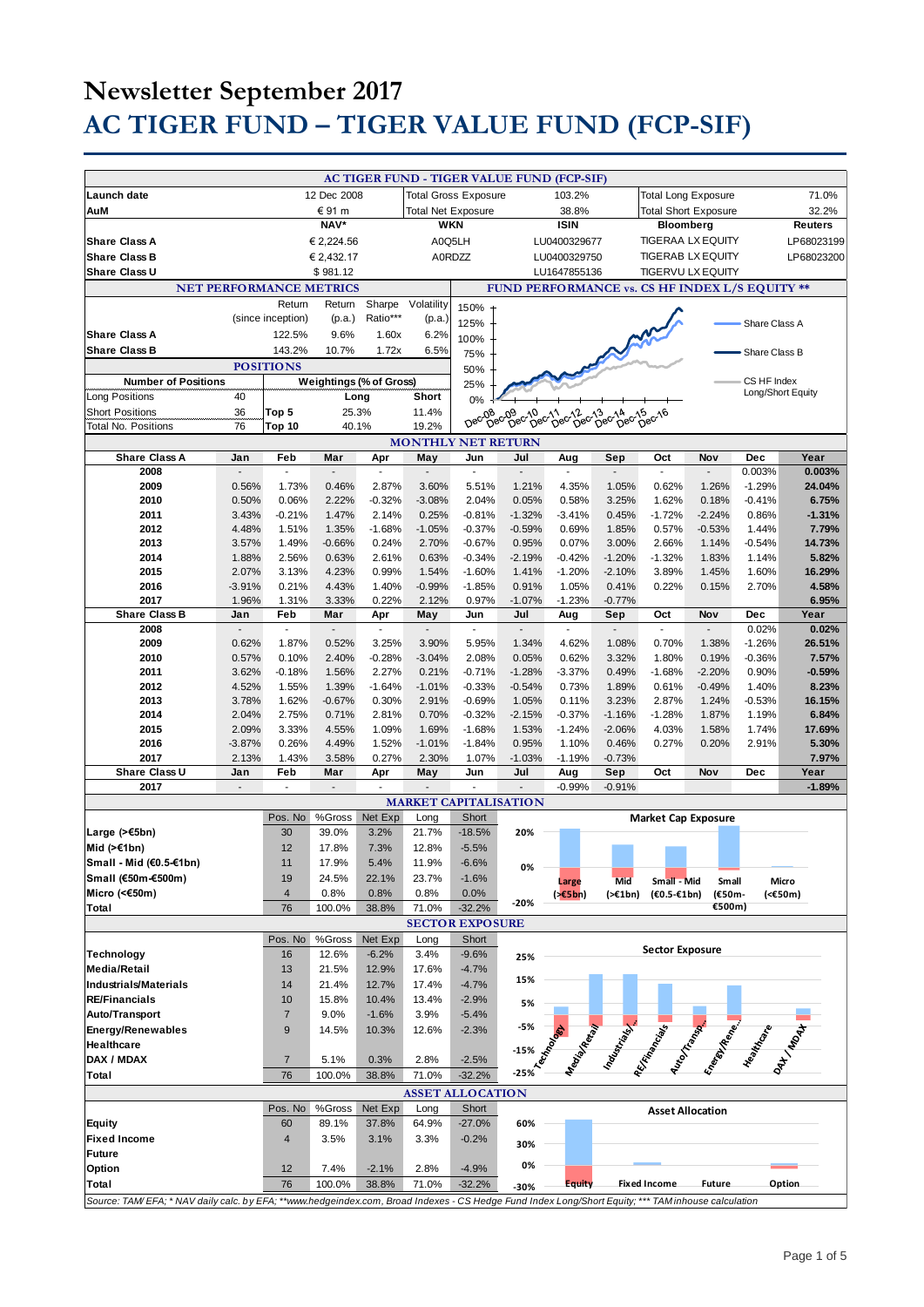## **Tiger Value Fund – September 2017**

### **O Returns: -0.77% (class A)/-0.73% (class B)/ -0.91% (class U)**

In September, the Tiger Value Fund ("TVF") had a net return of -0.77% for share class A and -0.91% for share class B, making a cumulative positive net return of +6.95% and +7.97% for the year to date and +122.5%/+143.2% since inception (share class A/B). Our new FX hedged USD share class U had a net return of -0.91%, making a cumulative negative net return of -1.89% for August and September.

### **O Commentary: TVF suffered from short book**

In September, we increased our net adjusted exposure from 32.7% to 35.7% (excl. 3.1% fixed income linked positions). Our short book caused significant losses in particular at some technology shorts were our catalysts didn´t materialize as expected. We had to cut several shorts but also added new shorts were we expect negative catalysts in October and November. We also increased some long positions and continued to book profits on some of our longs. In addition we rolled over our single DAX Put index hedges at record low volatility levels.

Our top attributers were Metro (+55bp), Ferratum (+42bp), Schaeffler (+42bp) and Andritz (+17bp). Metro finally recovered from recent lows after the stock re-entered the MDAX as of end of September and private equity takeover rumors leaked to the market. We believe a takeover by a financial sponsor clearly makes sense as Metro trades on a 15% FCF yield (based on company targets) and only 5.5x EBITDA 2017 which is a 50% discount to peers. Ferratum finally continued its uptrend after the company was on a conference in Munich restating that its growth will continue. Schaeffler AG, a German auto supplier, which we bought recently after the company had a profit warning and faced additional selling pressure as a few analyst downgraded the stock also because they believe the company is one of the losers of the e-mobility trend. We have a different view and increased our position in Schaeffler AG after we met the management team and key shareholder Georg Schaeffler at the IAA fair in Frankfurt.

Our detractors were Energiekontor (-27bp) and PNE Wind (-16bp). Energiekontor and PNE both suffered from increased negative sentiment for German windpower after the 2<sup>nd</sup> German wind auction tender revealed even lower bidding prices with an average of 4.28  $\epsilon$ -cent /kWh compared with 5.71 at the initial auction in May. In contrast to the wind turbine manufacturers, demand for wind projects remains strong and both Energiekontor and PNE can offset the lower energy prices with reduced costs for equipment and land leases. While the project pipeline for Germany in 2018 will show limited growth, beyond 2018 we expect significant growth especially in the the UK. Both stocks remain substantially undervalued which makes them an attractive target for strategic and financial investors.

The overall result of our single short book (incl. single put options) of -150bp was very disappointing as we had discovered some catalyst shorts which didn´t work out. Even if we were right on a profit warning or muted results the net impact on share prices was rather limited in the current bull market environment. We also continued to hedge via DAX Put Options which increased our overall hedging costs by 10bp to 160bp in September.

Now, as we are entering the earnings season we have found additional long and short ideas which should give us positive attributions short-term. We are also working on a few structural themes which we will highlight in the coming months.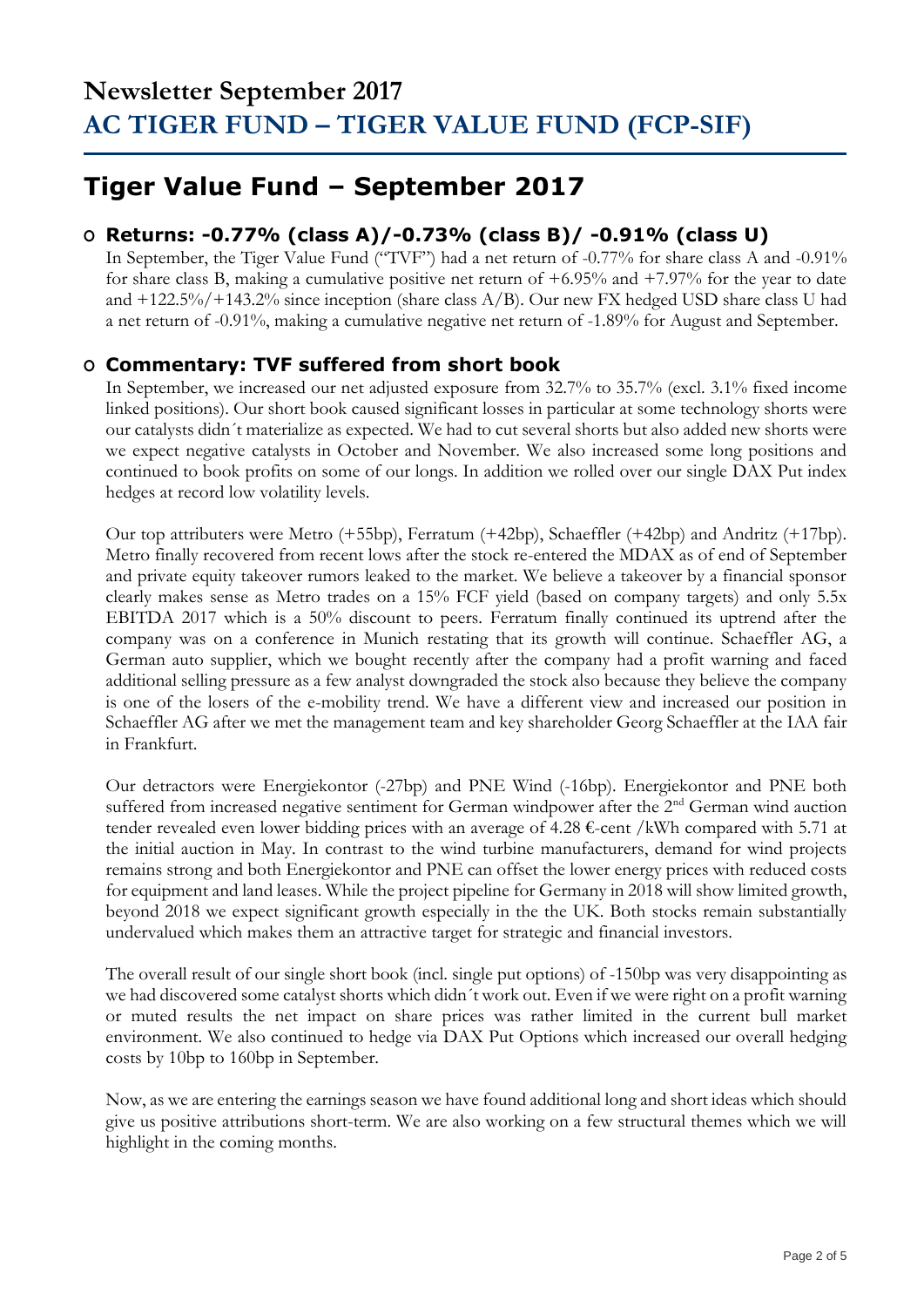### **O Outlook: Where did the volatility go?**

In contrast to our expectations, September did not prove to be as volatile as seasonally usual. In fact, the 10-day average implied volatility for the DAX (VDAX) was its lowest ever recorded and ended the month at 11.95%. Since the financial crisis the 10-day average VDAX has rarely been below 14% and has mostly been in a range between 15-30%.

As we have argued before, we do not see this as a sustainable level considering that global monetary stimulus is gradually being withdrawn both in the US and Europe. In the US, the FED decided at their September meeting to start unwinding its balance sheet by \$10bn per month from October. In Europe, the ECB is widely expected, either at its October or December meeting, to present its plan to wind down its purchase program in 2018. In combination with a more uncertain economic outlook (after 8 years of uninterrupted global economic expansion) and record high asset prices, we see a great risk of increased volatility ahead especially in 2018.

As outlined in previous months' newsletters, we had expected another attempt for the DAX to break to new all-time highs. However, we had expected the final run to new highs to start from lower levels in the DAX and we were therefore defensively positioned in the fund. It now seems that the run to new all-time-highs has started and it is very likely that we will see DAX close to 13,000 in the next month.

While tactically we have missed the latest rally in European equities, more importantly our strategic outlook for 2018 and beyond is unaltered. Even if the DAX breaks to a new high in the coming month, we don't expect it to be sustained but rather the final act in a larger topping process. Strategically we have been expecting equity markets to peak out in 2017 and enter a period of more volatile sideways trading. We believe this scenario is still intact.

We increased our net equity exposure marginally in September to around 36%. Given the low level of implied volatility we have continued to roll over our put option hedges and we will likely use the opportunity to increase our put option exposure further as we believe volatility is far too cheap currently. We are naturally not satisfied with our performance lately but we will not waiver from our core investment principles of a strict adherence to a risk/reward of minimum 1:2 for our investments. Sometimes this results in missing investment opportunities especially towards the end of a bull market but over a full market cycle this strategy pays off especially in a lower realized volatility. We remain convinced that our investment strategy will start to pay off again in the near future.

#### *The Tiger Value Fund Desk, 2nd October 2017*

 **Matthias Rutsch Marc Schädler Peter Irblad**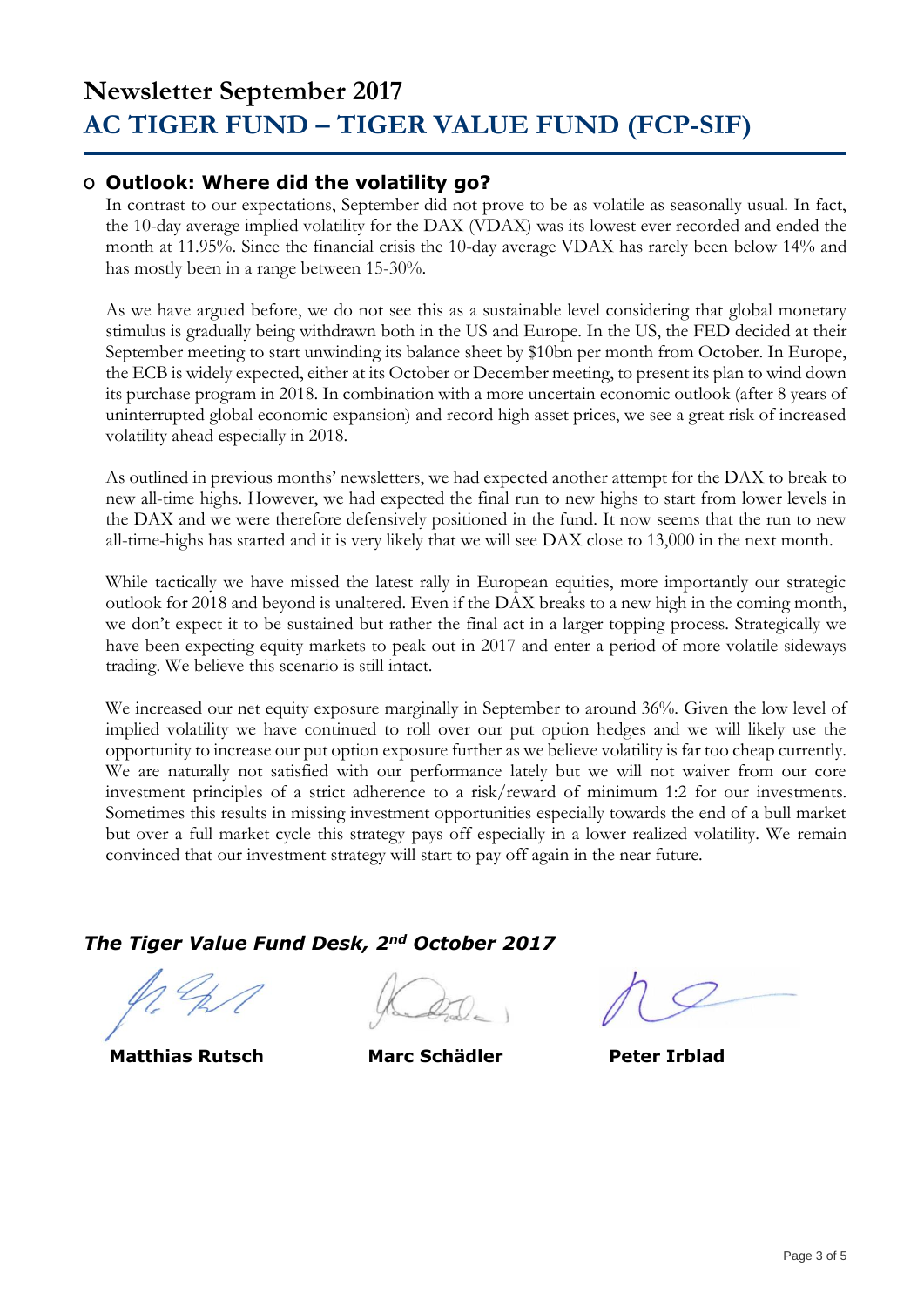#### **Objectives**

The objective is to identify undervalued companies with external catalysts and/or initiate pro-active measures to create shareholder value. The fund aims for a 5 year return of 10-15% p.a. with strong focus on capital preservation.

#### **Investment Strategy**

The Investment Advisor is a specialized fundamental European long/short equity investment manager. The investment philosophy is based on seeking out undervalued value creating companies where we see upcoming catalysts and/or value creation measures that could improve the intrinsic value of the company and drive shareholder returns. At the same time we seek to profit from identifying overvalued value destroying companies where the intrinsic value is continuously being eroded. For each position we perform a detailed analysis including a 360 degree research process and 10 point scoring system (further details are available in our DDQ of investor presentation). The managers foresee a direct dialog with the company as well as with other shareholders to support management to initiate value creating measures. Their partner network i.e. other shareholders, consultants, sector experts, media etc. will help to impact positive change.

The fund intends to engage in 30 long investments with a target net long exposure of around 20-50%. The geographic focus is likely to be Germany, Switzerland and Austria.

| <b>Fund Information</b>   |                             | <b>Fee Structure and Risk Management</b> |                        |
|---------------------------|-----------------------------|------------------------------------------|------------------------|
| Currency                  | <b>EUR</b>                  | Admin/Custodian Fee                      | Up to 0.49%            |
| Legal Entity              | <b>FCP-SIF</b>              | Advisory (Mgmt) Fee                      |                        |
| <b>Fund Domicile</b>      | Luxembourg                  | Share Class A / U                        | $2.0\%$                |
| <b>Fund Structure</b>     | Open-ended multi-class      | Share Class B                            | 1.5%                   |
| Style mandate             | Long/Short and Active Value | Performance Fee                          |                        |
| <b>Investment Minimum</b> |                             | Share Class A / U                        | <b>20%</b>             |
| Share Class A / U         | € 125,000 / US-\$ 125,000   | Share Class B                            | 15%                    |
| Share Class B             | € 5,000,000                 | Hurdle Rate                              | None                   |
| Sub. Frequency            | Monthly                     | High Water Mark                          | Yes.                   |
| Red. Frequency            | Monthly                     | Eligible Investors                       | See Issue Document     |
| <b>Redemption Notice</b>  |                             | Leverage                                 | Maximum 200% of NAV    |
| Share Class A / U         | $monthly*$                  | Fund Benchmark                           | CS HF Index L/S Equity |
| Share Class B             | 6 months                    |                                          |                        |

\*) The redemption notice has to be send to the Administrator five business days prior to month end (cut-off 5pm). Therefore the redemption term is monthly with a notice period of 5 days. Please see the offering document for further information.

Investors: Sales documents may not be forwarded to investors other than those who meet the 'experienced investor' requirements under the Law of 2007.

#### **Fund Advisor Details and Service Providers**

| <b>Management Company</b>     | Alceda Fund Management SA       |
|-------------------------------|---------------------------------|
| <b>Investment Advisor</b>     | Tiger Asset Management GmbH     |
| <b>Swiss Representative</b>   | <b>ACOLIN Fund Services AG</b>  |
| <b>Prime Broker/Custodian</b> | SEB AB / SEB SA                 |
| <b>Administrator</b>          | European Fund Administration SA |
| <b>Auditor</b>                | PriceWaterhouseCoopers          |